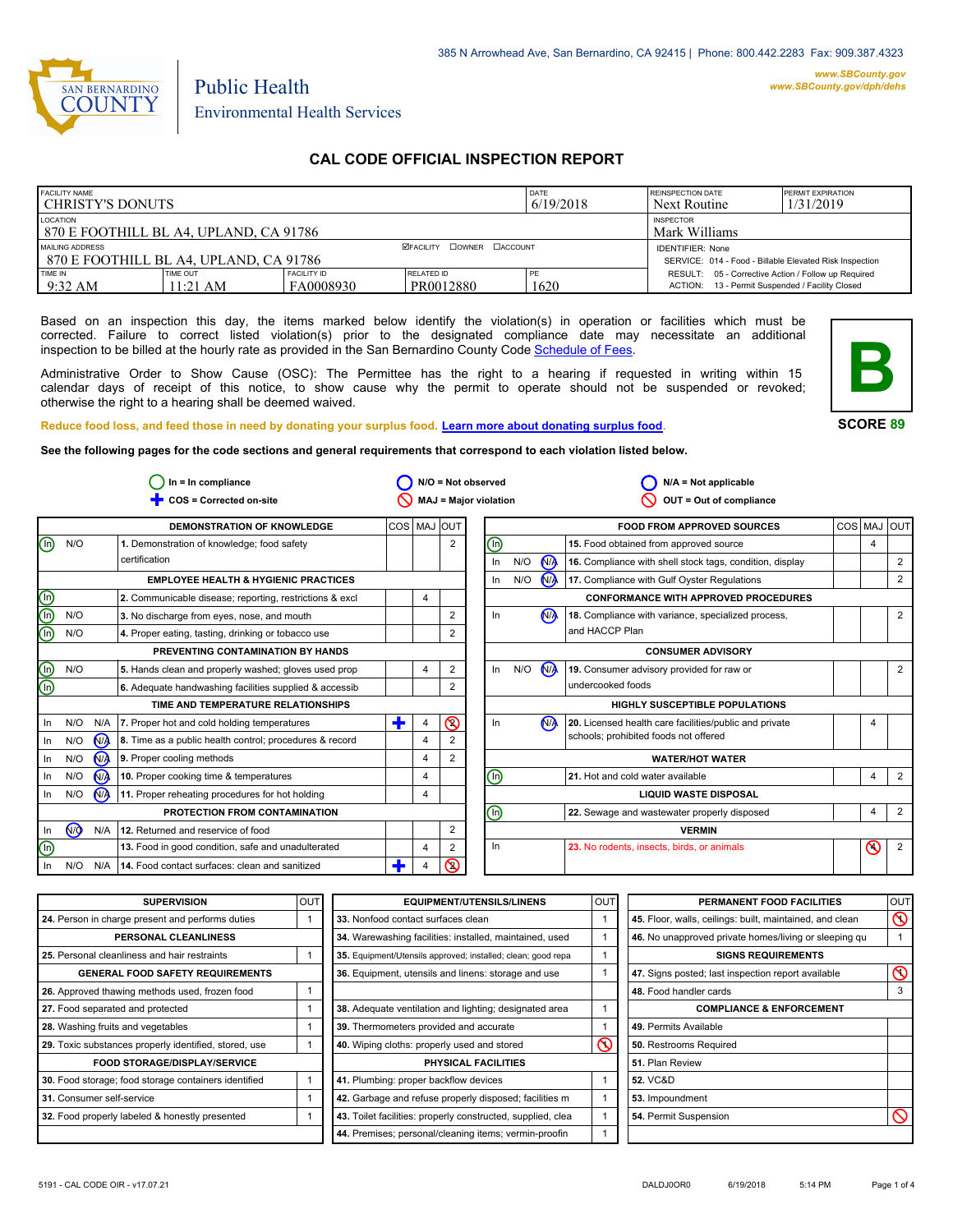

Environmental Health Services

Public Health

### **CAL CODE OFFICIAL INSPECTION REPORT**

| <b>FACILITY NAME</b>                   | DATE             |
|----------------------------------------|------------------|
| <b>CHRISTY'S DONUTS</b>                | 6/19/2018        |
| LOCATION                               | <b>INSPECTOR</b> |
| 870 E FOOTHILL BL A4, UPLAND, CA 91786 | Mark Williams    |

### **54. PERMIT SUSPENSION**

| <b>POINTS</b> | Compliance date not specified<br><b>Not In Compliance</b><br>Violation Reference - HSC -<br>114409.114405 | <b>Inspector Comments:</b><br>Live cockroaches were observed in the food preparation area of this facility.<br>The health permit to this facility was suspended this date and the food facility closed during this inspection. |
|---------------|-----------------------------------------------------------------------------------------------------------|--------------------------------------------------------------------------------------------------------------------------------------------------------------------------------------------------------------------------------|
|               |                                                                                                           | This facility was operating at the time of this inspection.                                                                                                                                                                    |

A "NOTICE OF CLOSURE" sign was posted at the front entrance to this facility.

The grade card had been removed previously and was not available during this inspection.

**Violation Description:** If an imminent health hazard is found, an enforcement officer may temporarily suspend the permit and order the food facility immediately closed. (114409, 114405)

### **23. NO RODENTS, INSECTS, BIRDS, OR ANIMALS** ê**! MAJOR** ê**!**

**Compliance date not specified Not In Compliance Violation Reference - HSC - 114259.1, 114259.4, 11425 POINTS 4 Inspector Comments:**  Several live German nymph cockroaches were observed in the kitchen mop sink / water heater area in the kitchen preparation area. In addition several dead cockroaches and egg casings were observed in the same area. Three (3) live nymph cockroaches total were observed in this area. Eliminate all vermin and evidence of vermin from this facility including but not limited to cockroaches.

Note-The Health Permit was suspended this date due to the cockroach infestation in this food facility.

**Violation Description:** Food facility shall be kept free of vermin: rodents (rats, mice), cockroaches, flies. (114259.1, 114259.4, 114259.5) Live animals are not allowed in a food facility unless, food employees with service animals may handle or care for their service animal if they wash their hands as required or persons who are licensed pursuant to Chapter 11.5 of Division 3 of the Business and Professions Code. (114259.4, 114259.5)

## **7. PROPER HOT AND COLD HOLDING TEMPERATURES**

| <b>POINTS</b> | Compliance date not specified | <b>Inspector Comments:</b>                                                                                   |
|---------------|-------------------------------|--------------------------------------------------------------------------------------------------------------|
|               | Complied on 6/19/2018         | Two Jalapeño croissants and several cream filled donuts were observed at the front service area display case |
| $\sim$        | Violation Reference - HSC -   | at room temperature.                                                                                         |
|               | 113996. 113998. 114037        | The owner stated that these Jalapeño croissants and cream filled donuts were placed out less than two hours  |
|               |                               | earlier.                                                                                                     |
|               |                               | These food items were placed back in the cooler unit at 41 F.                                                |

**Violation Description:** Potentially hazardous foods shall be held at or below 41F or at or above 135F. (113996, 113998, 114037, 114343(a))

**More Information: [http://www.sbcounty.gov/uploads/dph/dehs/Depts/EnvironmentalHealth/FormsPublications/Food\\_Danger\\_Zone.pdf](http://www.sbcounty.gov/uploads/dph/dehs/Depts/EnvironmentalHealth/FormsPublications/Food_Danger_Zone.pdf)**

## **14. FOOD CONTACT SURFACES: CLEAN AND SANITIZED**

| <b>POINTS</b> | Compliance date not specified<br>Complied on 6/19/2018<br>Violation Reference - HSC -<br>113984(e), 114097, 114099 | <b>Inspector Comments:</b><br>The coke nozzles were observed to contain a build-up of food residue and dirt build-up.<br>Maintain all food contact surfaces to be kept clean and wash rinse and sanitize all coke nozzles at least once<br>every 24 hours. |
|---------------|--------------------------------------------------------------------------------------------------------------------|------------------------------------------------------------------------------------------------------------------------------------------------------------------------------------------------------------------------------------------------------------|
|               |                                                                                                                    | The owner stated that they wash these coke nozzles at least once per 4 or 5 days.                                                                                                                                                                          |
|               |                                                                                                                    | Note-These coke nozzles were removed and cleaned and sanitized during this inspection.                                                                                                                                                                     |

**Violation Description:** All food contact surfaces of utensils and equipment shall be clean and sanitized. (113984(e), 114097, 114099.1, 114099.4, 114099.6, 114101 (b-d), 114105, 114109, 114111, 114113, 114115 (a, b, d), 114117, 114125(b), 114135, 114141)

**More Information: <http://www.sbcounty.gov/uploads/dph/dehs/Depts/EnvironmentalHealth/FormsPublications/TowelSanitizingSolution.pdf>**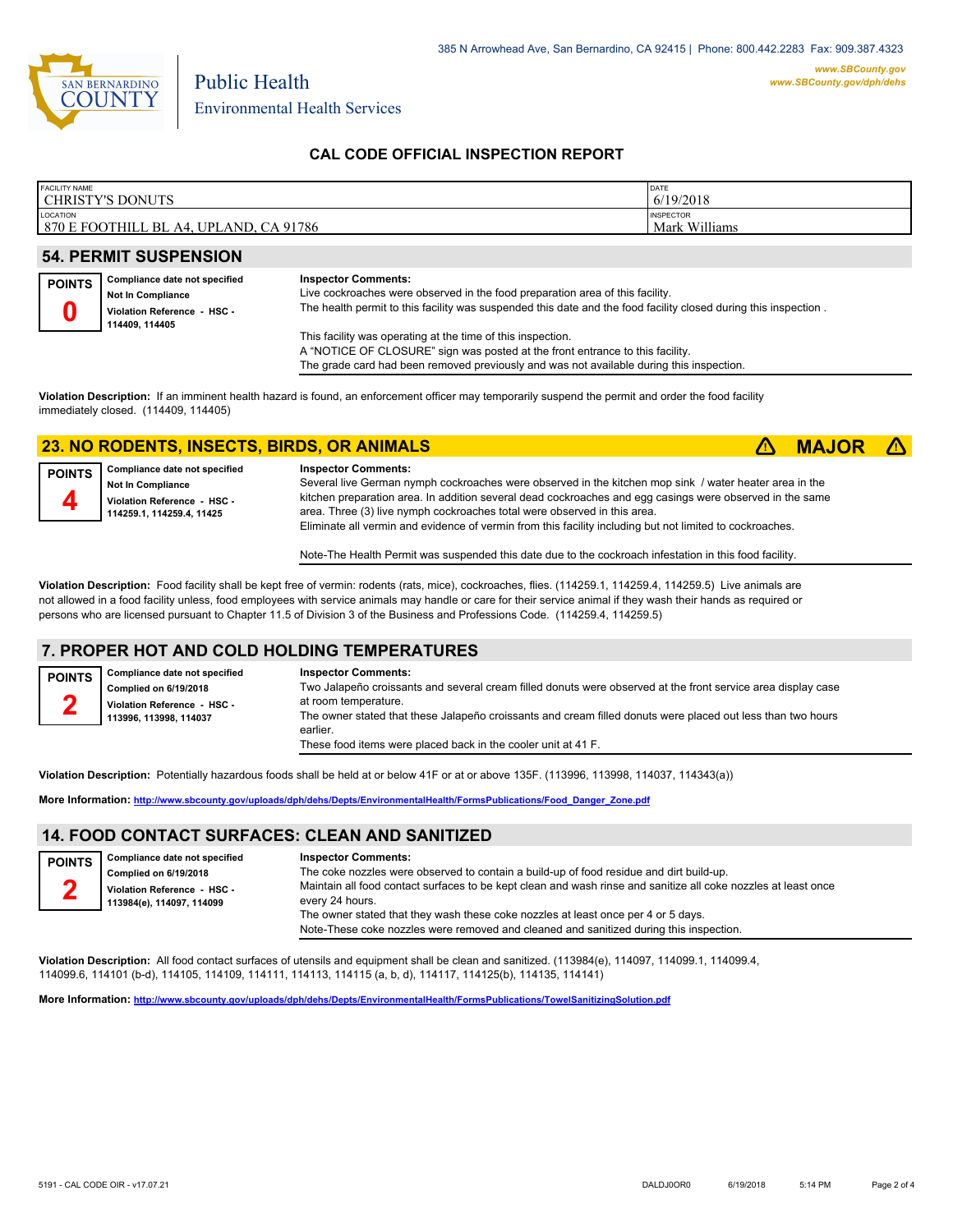

Environmental Health Services

## **CAL CODE OFFICIAL INSPECTION REPORT**

| <b>FACILITY NAME</b>                   | <b>DATE</b>      |
|----------------------------------------|------------------|
| <b>CHRISTY'S DONUTS</b>                | 6/19/2018        |
| LOCATION                               | <b>INSPECTOR</b> |
| 870 E FOOTHILL BL A4, UPLAND, CA 91786 | Mark Williams    |

## **40. WIPING CLOTHS: PROPERLY USED AND STORED**

Public Health

| POINTS   Compliance date not specified | <b>Inspector Comments:</b>                                                  |
|----------------------------------------|-----------------------------------------------------------------------------|
| <b>Not In Compliance</b>               | Soiled cleaning cloths were observed at the front preparation area counter. |
| Violation Reference - HSC -            | Store all cleaning cloths in an approved sanitizer bucket between uses.     |
| 114135, 114185.1                       |                                                                             |

**Violation Description:** Wiping cloths used to wipe service counters, scales or other surfaces that may come into contact with food shall be used only once unless kept in clean water with sanitizer. (114135, 114185.1, 114185.3 (d-e)) Sponges shall not be used in contact with cleaned and sanitized or in-use food contact surfaces. (114135)

# **45. FLOORS, WALLS AND CEILINGS: BUILT, MAINTAINED, AND CLEAN**

**Compliance date not specified Not In Compliance Violation Reference - HSC - 114143 (d), 114266 POINTS 1**

**Inspector Comments:**  Replace / repair the top set tile under the front service ice machine. Maintain all floors and walls in good repair.

**Violation Description:** The walls / ceilings shall have durable, smooth, nonabsorbent, and washable surfaces. All floor surfaces, other than the customer service areas, shall be approved, smooth, durable and made of nonabsorbent material that is easily cleanable. Approved base coving shall be provided in all areas, except customer service areas and where food is stored in original unopened containers. Food facilities shall be fully enclosed. All food facilities shall be kept clean and in good repair. (114143 (d), 114257, 114266, 114268, 114268.1, 114271, 114272) Cleaning must be an approved dustless method. (114268.1) Mats and duckboards, if used, must be removable and easily cleanable. (114272) Open-air barbecues or wood-burning ovens floor surfaces must extend a minimum of five feet and be impervious or easily cleanable. (114143(d))

#### **47. SIGNS POSTED; LAST INSPECTION REPORT AVAILABLE**

| <b>POINTS</b> | Compliance date not specified | <b>Inspector Comments:</b>                                                                   |
|---------------|-------------------------------|----------------------------------------------------------------------------------------------|
|               | <b>Not In Compliance</b>      | The previous grade card was not available and was not posted at the time of this inspection. |
|               | Violation Reference - HSC -   | All posted grade cards must remain in place ands not removed.                                |
|               | 113725.1.113953.5             | Call this office if the grade card is ever remove and a new grade card will be posted.       |

**Violation Description:** Handwashing signs shall be posted in each toilet room, directing attention to the need to thoroughly wash hands after using the restroom (113953.5) (b) No smoking signs shall be posted in food preparation, food storage, warewashing, and utensil storage areas (113978). (c) Consumers shall be notified that clean tableware is to be used when they return to self-service areas such as salad bars and buffets. (d) Any food facility constructed before January 1, 2004 without public toilet facilities, shall prominently post a sign within the food facility in a public area stating that toilet facilities are not provided (113725.1, 114381 (e)). A sign shall be posted stating that a copy of the most recent routine inspection report is available upon request. (113725.1) Permit shall be posted in conspicuous location. (114381(e)) Letter Grade Placecard shall be properly posted. SBCC 33.1406

#### **IMPORTANT: Risk Based Inspection Frequency**

Food facilities that pose a higher risk level for causing foodborne illness will be subject to an additional inspection, to be billed at the hourly rate as provided in the San Bernardino County Code S[chedule of Fees. Facilitie](http://www.amlegal.com/nxt/gateway.dll/California/sanbernardinocounty_ca/title1governmentandadministration/division6countyfees/chapter2scheduleoffees?f=templates$fn=default.htm$3.0$vid=amlegal:sanbernardinocounty_ca$anc=JD_16.0213B)s that received one or more of the following will be elevated to a high risk tier:

- A score letter of "C" or lower on one of the last two graded inspections,
- A score letter of "B" on two of the last three graded inspections,
- Repeated "four (4) point violation Risk Factor" (critical violation codes 1-23) on the last two inspections, or
- Four (4) or more critical violations (codes 1-23) noted during an inspection, or
- A permit suspension (closure) on your last graded inspection.

#### **Overall Inspection Comments**